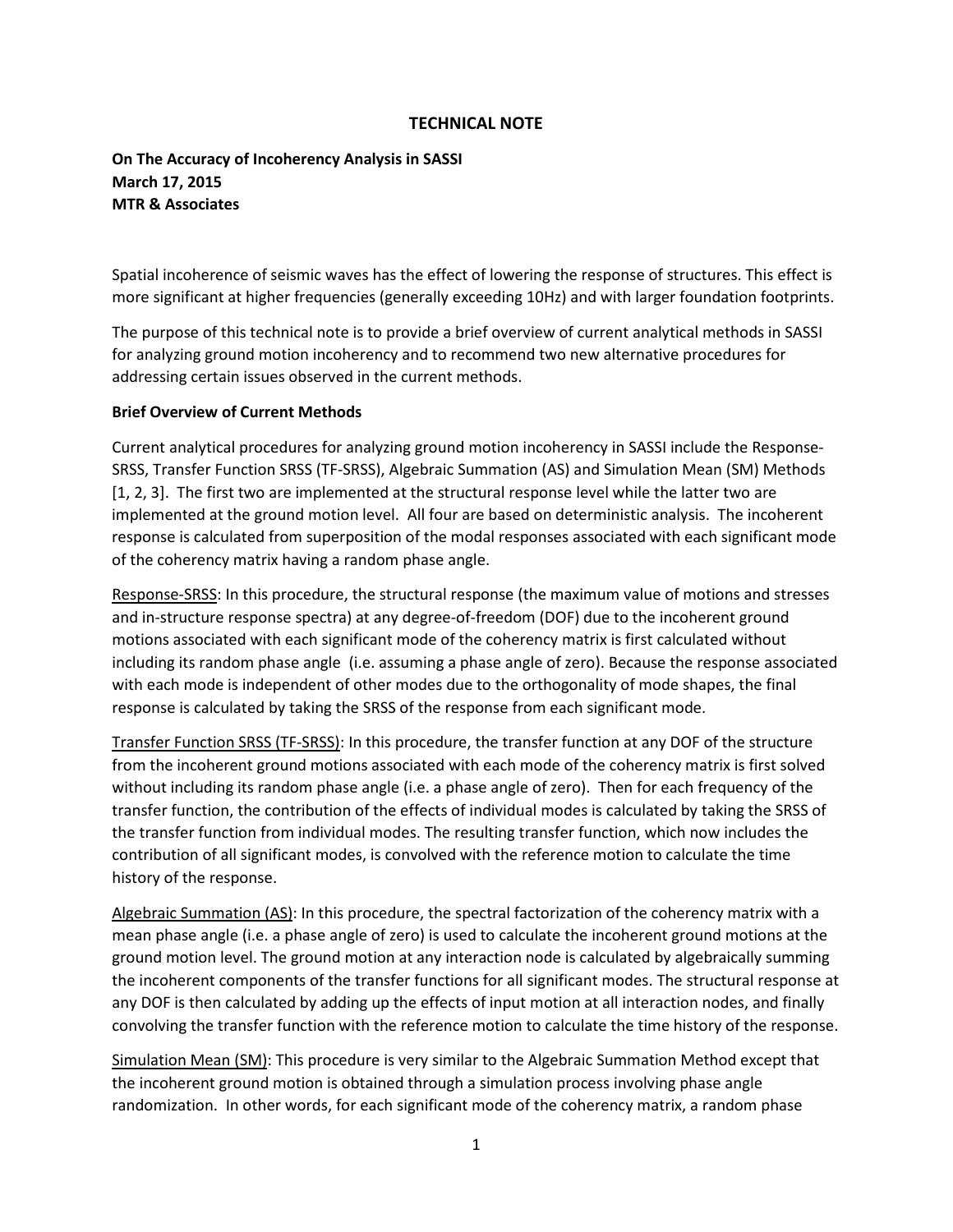angle is sampled between –П and +П and used to solve the incoherent ground motion at any interaction node. The structural response at any DOF for each simulation is then calculated by adding the contribution of input motion from all interaction nodes, and convolving the resulting transfer function with the reference motion. The final response is calculated as the mean of the response from all simulations (i.e. solution with a separate set of randomized phase angles). This procedure basically repeats the AS Method for the number of simulations performed.

### **Issues with Current Methods**

There are some issues with all four methods described above that make them not very attractive for implementation and/or use.

Response-SRSS: The Response-SRSS Method does not generate time histories of response that may be needed to evaluate equipment or secondary systems. Therefore, it is not attractive for general applications.

TF-SRSS: Recent studies of ground motion incoherency in SASSI have revealed a numerical issue with the TF-SRSS Method. This numerical issue, further discussed below, appears to cause inaccurate and unconservative incoherent responses in the structure.

AS and SM: As mentioned before, the AS and SM Methods combine the effects of all spectral modes at the ground motion level by assuming either a phase angle of zero or random phase angles. In either case, the results are the same: transfer functions that exhibit numerous spurious peaks from interpolation [2]. To address this problem, a large number of frequency solutions as well as numerical smoothing and conditioning of the transfer functions are required to minimize the effects of spurious peaks. This becomes a difficult task especially when dealing with detailed FE models.

With these issues in mind, it was advisable to investigate alternative and/or improved methods that would prove not only accurate but also capable of generating a time history of response while avoiding the interpolation problem.

# *Numerical Issue with TF-SRSS Method*

Assume for one moment that we are dealing with only a single mode in the solution, in which case one would expect to obtain the same solution from the TF-STRSS Method regardless of whether SRSS was performed or not. But in fact the square root of a number has two possible values, positive and negative. Since a positive or negative sign can affect the outcome, the question becomes which sign do we use? When dealing with a single mode, it is possible to select the sign of the outcome of the square root for each frequency solution such that it is aligned with the sign of the pre-squared value to avoid this numerical issue. But it is not possible to do the same when more than one mode is involved. In other words, retaining the correct sign of the combined eigenmodes is important, and it does not seem to be doable when SRSS is performed on more than one mode, as in the TF-SRSS Method. As a side note, the use of SRSS in the Response-SRSS Method is valid because it is applied at the final response level for each spectral mode (similar to modal superposition time history analysis) rather than at the transfer function level. As a result, the orthogonality of the mode shapes remains valid.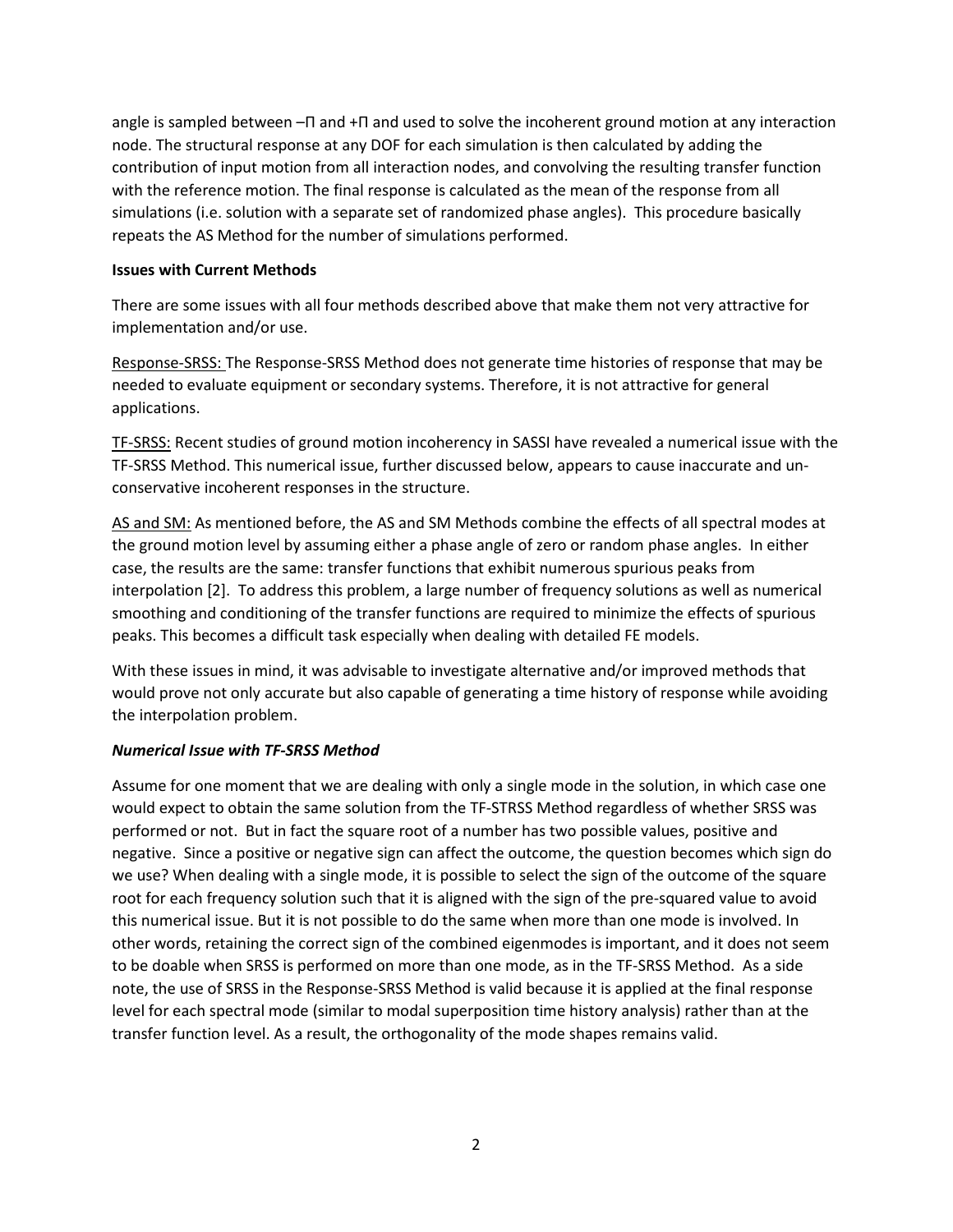#### **New Alternative Methods**

To address the above concerns, two new alternative methods of incoherency analysis in SASSI have been investigated: the TF-Summation and Response-Simulation Methods.

TF-Summation: This procedure was developed to address the numerical issue associated with the TF-SRSS Method. The new TF-Summation Method is similar to TF-SRSS except, after solving for each significant mode of the coherency matrix with a phase angle of zero, the contribution of the effects of the individual modes at any DOF in the structure is calculated by algebraic summation rather than taking the SRSS of the transfer functions from individual modes. It reflects the mean input while eliminating the possibility of more than one numerical outcome.

Response-Simulation: This new procedure basically repeats the TF-Summation Method for multiple simulations, each using a random phase angle rather than a phase angle of zero for each significant mode of the coherency matrix. The final result is then obtained by taking the mean of all the simulations.

The newly implemented TF-Summation and Response-Simulation Methods have a key advantage. The calculated transfer functions from each simulation (with TF-Summation being just one simulation with a zero phase angle) are not affected by spurious peaks from interpolation because the spectral mode shapes of the coherency matrix are better suited for individual input to the SSI model rather than being combined into one input at the ground motion level, as is the case with the AS and SM procedures.

The TF-Summation and Response-Simulation Methods require the same numerical effort as the TF-SRSS Method controlled by the number of significant modes to be solved. Response-Simulation does not require any significant additional effort because each simulation is part of the post-processing effort.

### **Test Problems**

To assess the accuracy of the TF-SRSS, TF-Summation and Response-Simulation Methods implemented in MTR/SASSI, three test problems were performed and the results presented below. In all three cases the structure is supported at the ground surface on hard rock. The input motion consists of three orthogonal components of acceleration time histories spectrally matched to high-frequency hard rock (HFHR) uniform hazard spectra (UHS). Spatial incoherency of the ground motion is characterized by hard rock coherency functions. All incoherent results are obtained for 10 significant modes of the coherency matrix and 20 simulations for the Response-Simulation Method.

### **Problem 1**

Test problem 1 is shown in Figure 1a. It depicts a stick model of a nuclear plant similar to the model used in [3].

Figures 1b, 1c and 1d show comparisons of the incoherent acceleration response spectra at the top of the ASB stick in the x-, y- and z-directions, respectively, calculated from the TF-SRSS, TF-Summation and Response-Simulation Methods together with the target incoherent response spectra from stochastic analysis using CLASSI. The calculated coherent response is also shown for reference. As seen in Figures 1c and 1d, the TF-SRSS results fall significantly below the target results (the stochastic solution obtained from CLASSI) at significant modes of the structure in the y- and z-directions. The results from TF-Summation underestimate the response at frequencies above 9Hz in the x-direction (Figure 1b) and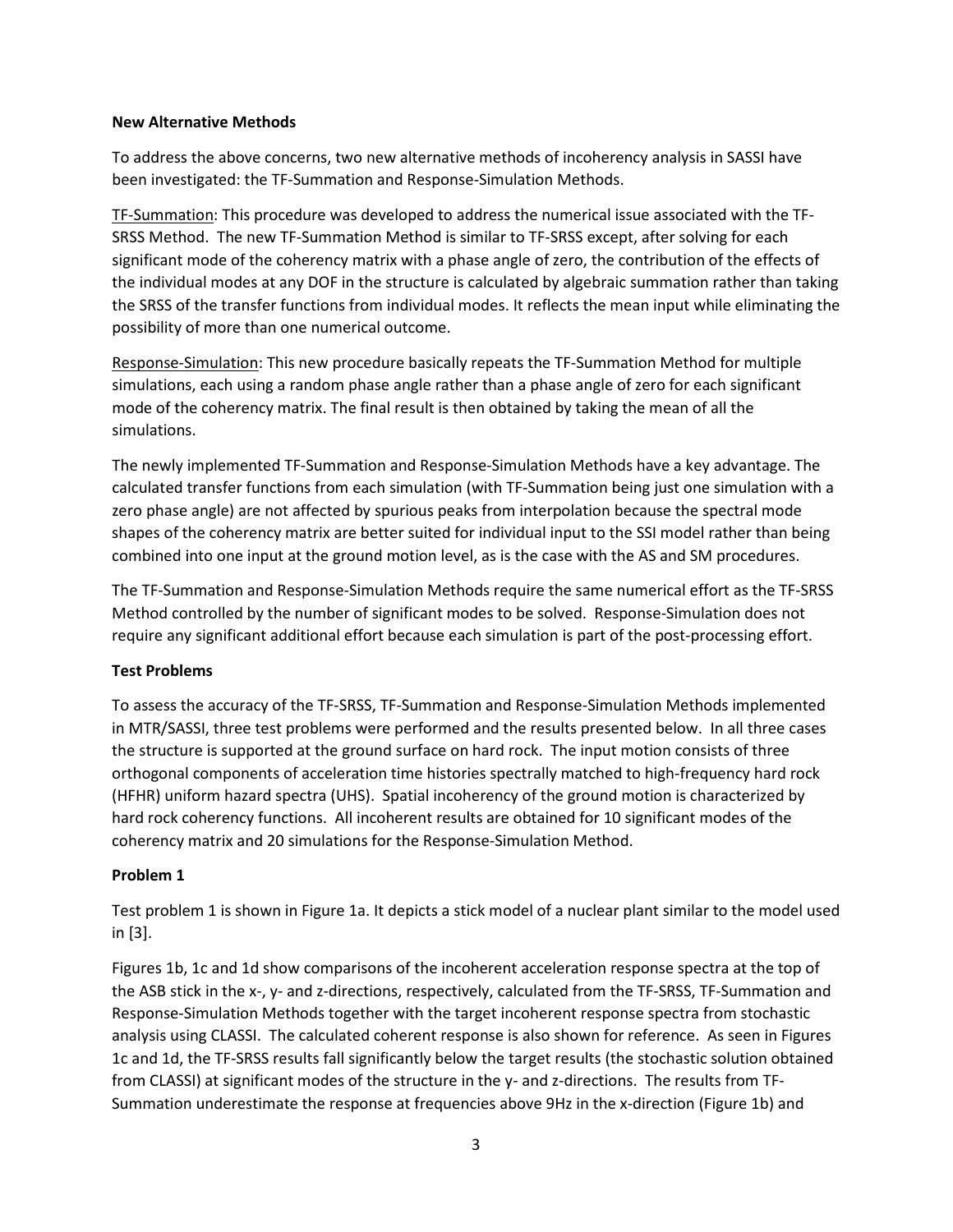overestimate the response at frequencies of 3-5Hz in the y-direction (Figure 1c). The Response-Simulation results show excellent agreement with the target solution.

# **Problem 2**

Test problem 2 is shown in Figure 2a. It depicts a stick model of a nuclear structure.

As shown in Figures 2b, 2c and 2d, the TF-SRSS Method again underestimates the spectral response at high frequencies in all three directions, including at the peak. The TF-Summation and Response-Simulation Methods show good agreement except that TF-Summation underestimates the spectral response at low frequencies in the z-direction (Figure 2d).

## **Problem 3**

Test problem 3 is shown in Figure 3a. It depicts a finite element model of the same structure shown in Figure 2a.

Again, TF-SRSS underestimates the spectral response, including at the peak of the spectra above 10Hz in the x- and z-directions and above 8Hz in the y-direction. TF-Summation and Response-Simulation show relatively good agreement at all frequencies except at the second peak of the spectra in the y-direction where TF-Simulation shows a slightly lower shifted peak.

## **Conclusions**

The TF-SRSS Method appears to underestimate the in-structure response spectra for both the stick and detailed FE models. The new TF-Summation Method provides reasonably accurate results for the stick and detailed FE models at most locations. However, some anomalous results from the TF-Summation Method have been observed in the detailed FE model and are currently being further investigated. The Response-Simulation Method provided the most accurate and reliable results for both the stick and detailed FE models at all locations.

Because all three methods require about the same level of numerical effort, the Response-Simulation Method is considered the preferred option for analyzing ground motion incoherency in SASSI. Also note that no smoothing or conditioning of transfer functions was required with the new procedures.

# **References**

- 1. EPRI (1997). "Soil-Structure Interaction Analysis Incorporating Spatial Incoherence of Ground Motions," Electric Power Research Institute, Palo Alto, USA, TR-102631.
- 2. EPRI (2007a). "Program on Technology Innovation: Effects of Spatial Incoherence on Seismic Ground Motions," Electric Power Research Institute, Palo Alto, USA, TR-1015110.
- 3. EPRI (2007b). "Program on Technology Innovation: Validation of CLASSI and SASSI Codes to Treat Seismic Wave Incoherence in Soil-Structure Interaction (SSI) Analysis of Nuclear Power Plant Structures," Electric Power Research Institute, Palo Alto, USA, TR-1015111.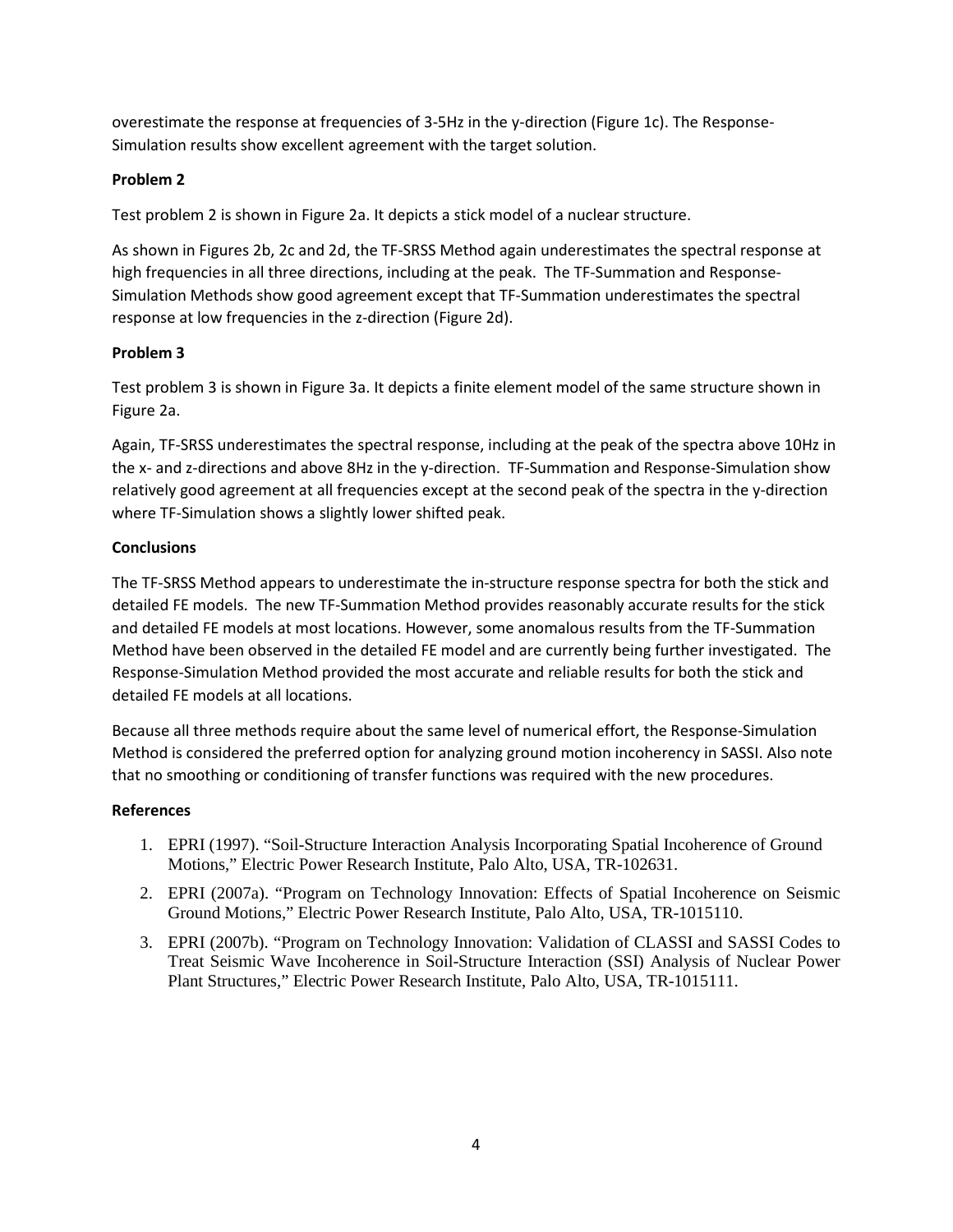

Figure 1a. Nuclear Plant Stick Model 1



Figure 1b. Comparison of 5%-Damped Spectra at Top of ASB, Model 1, X-Dir.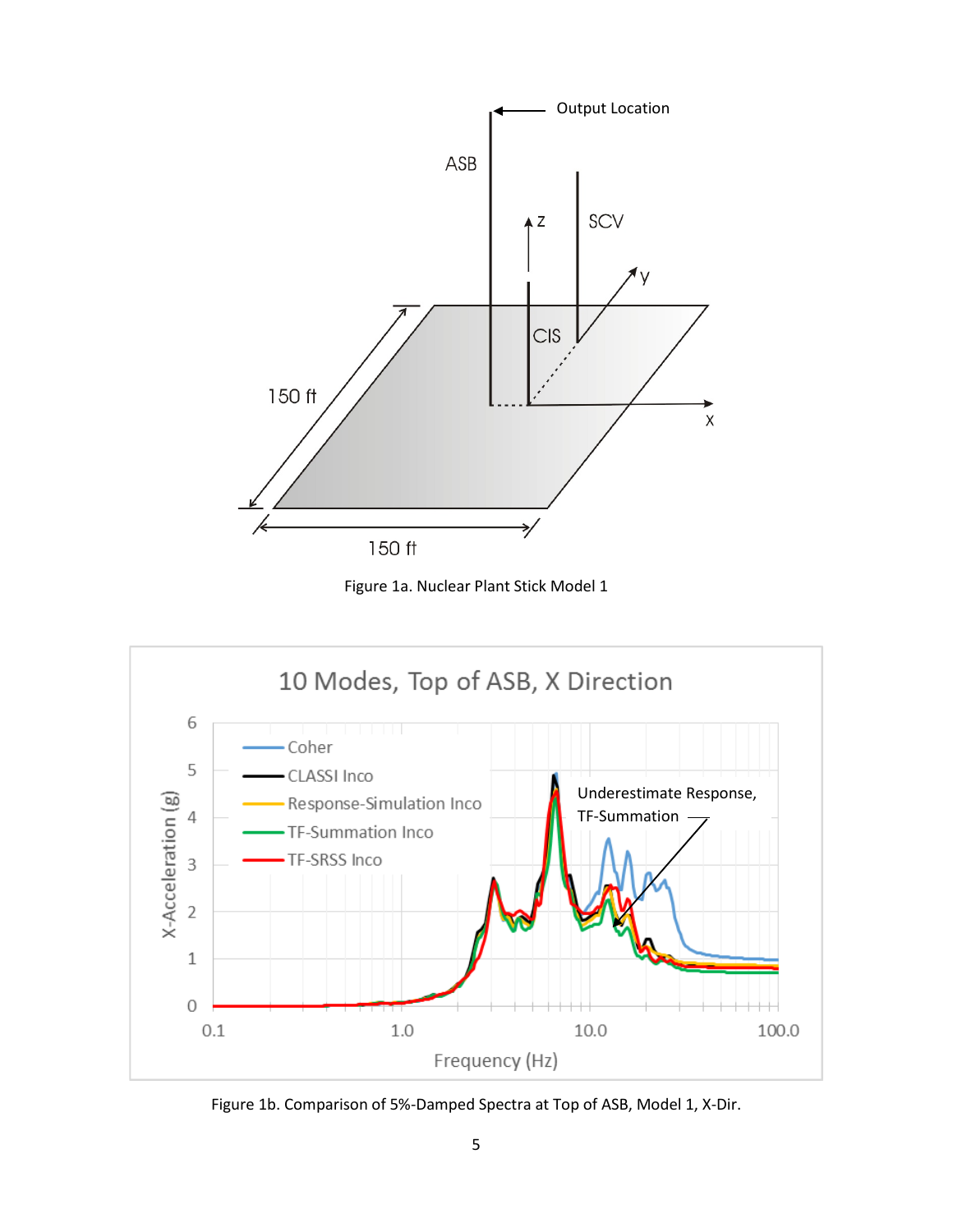

Figure 1c. Comparison of 5%-Damped Spectra at Top of ASB, Model 1, Y-Dir.



Figure 1d. Comparison of 5%-Damped Spectra at Top of ASB, Model 1, Z-Dir.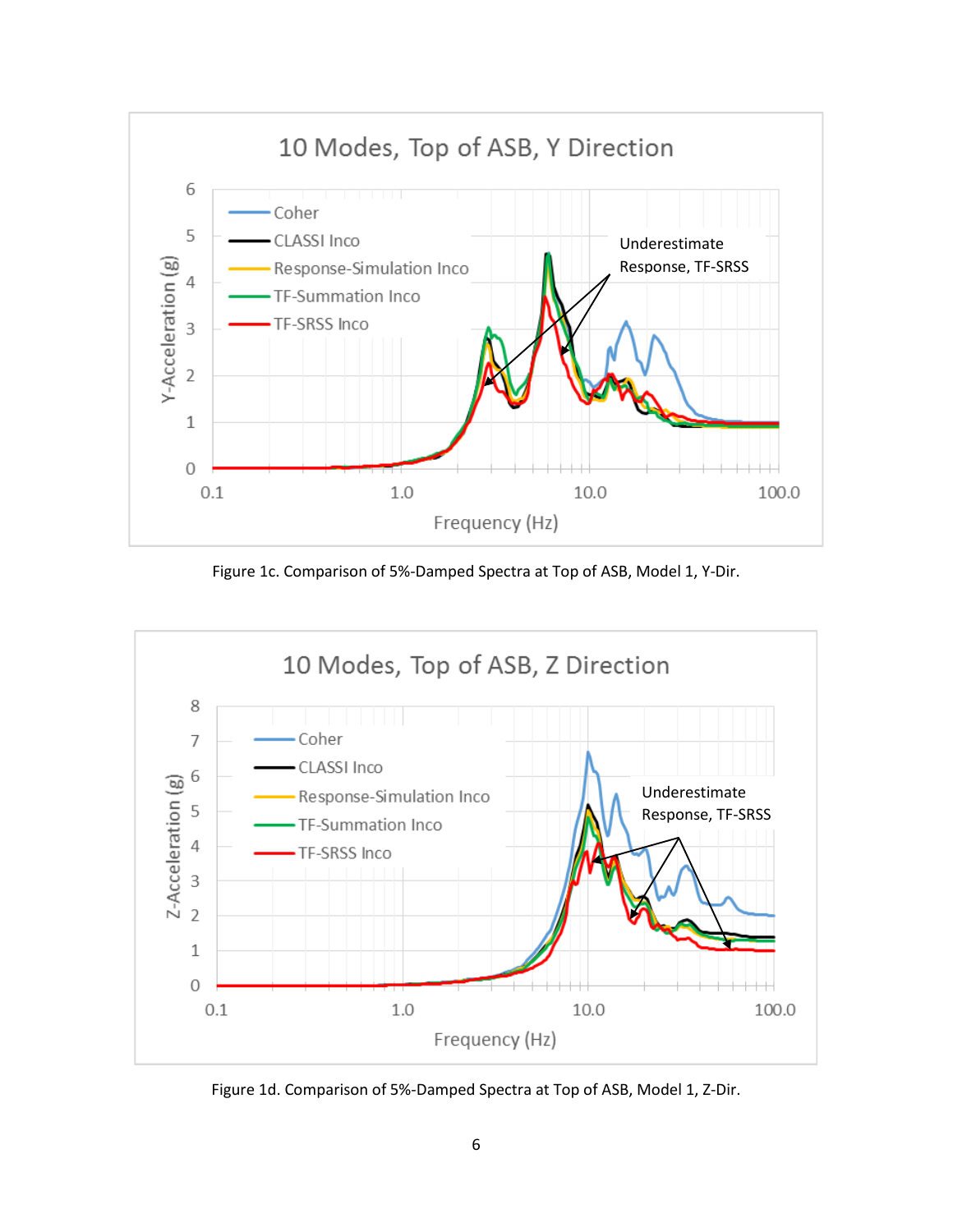

Figure 2a. Nuclear Plant Stick Model 2



Figure 2b. Comparison of 5%-Damped Spectra at Building Roof Corner, Model 2, X-Dir.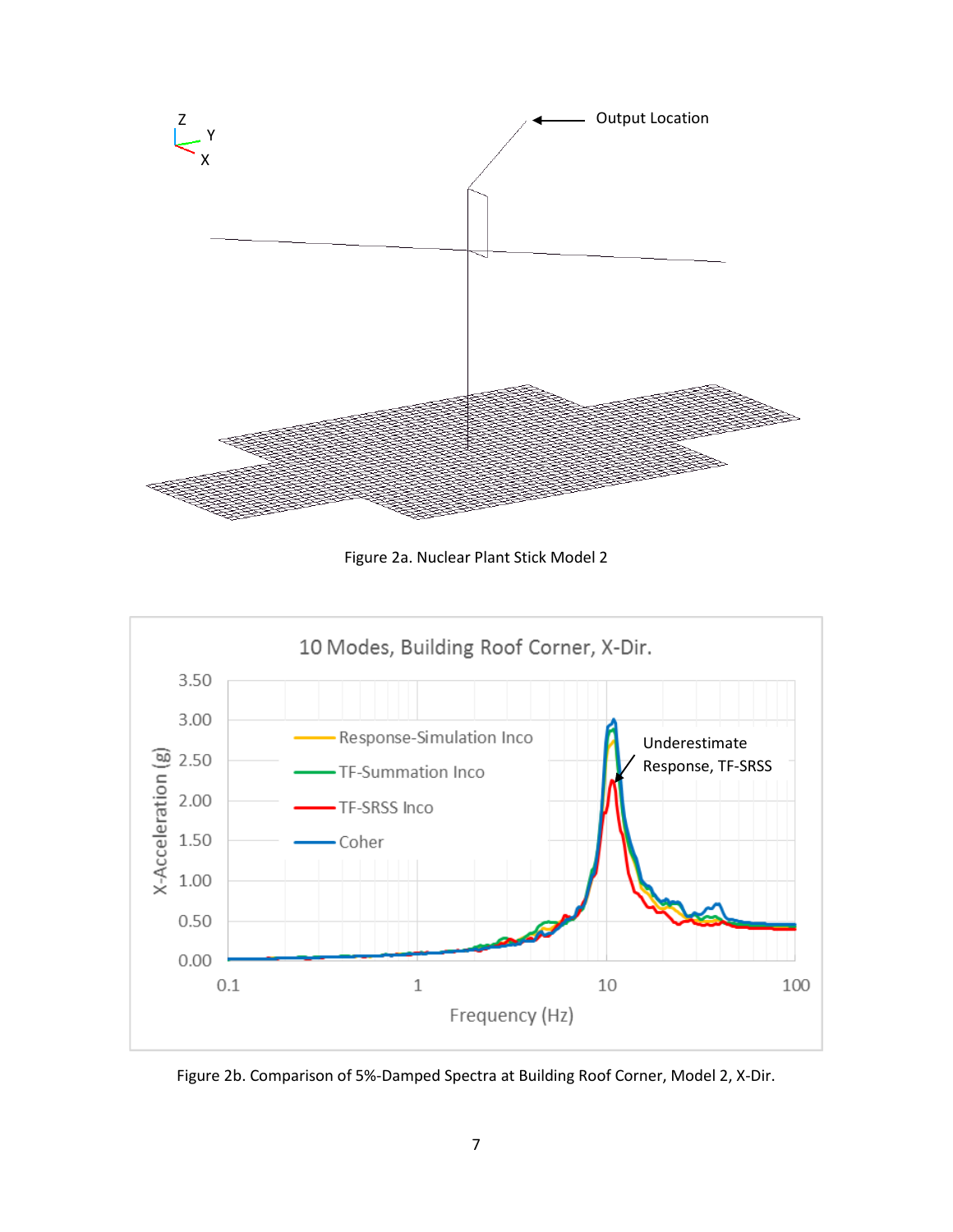

Figure 2c. Comparison of 5%-Damped Spectra at Building Roof Corner, Model 2, Y-Dir.



Figure 2d. Comparison of 5%-Damped Spectra at Building Roof Corner, Model 2, Z-Dir.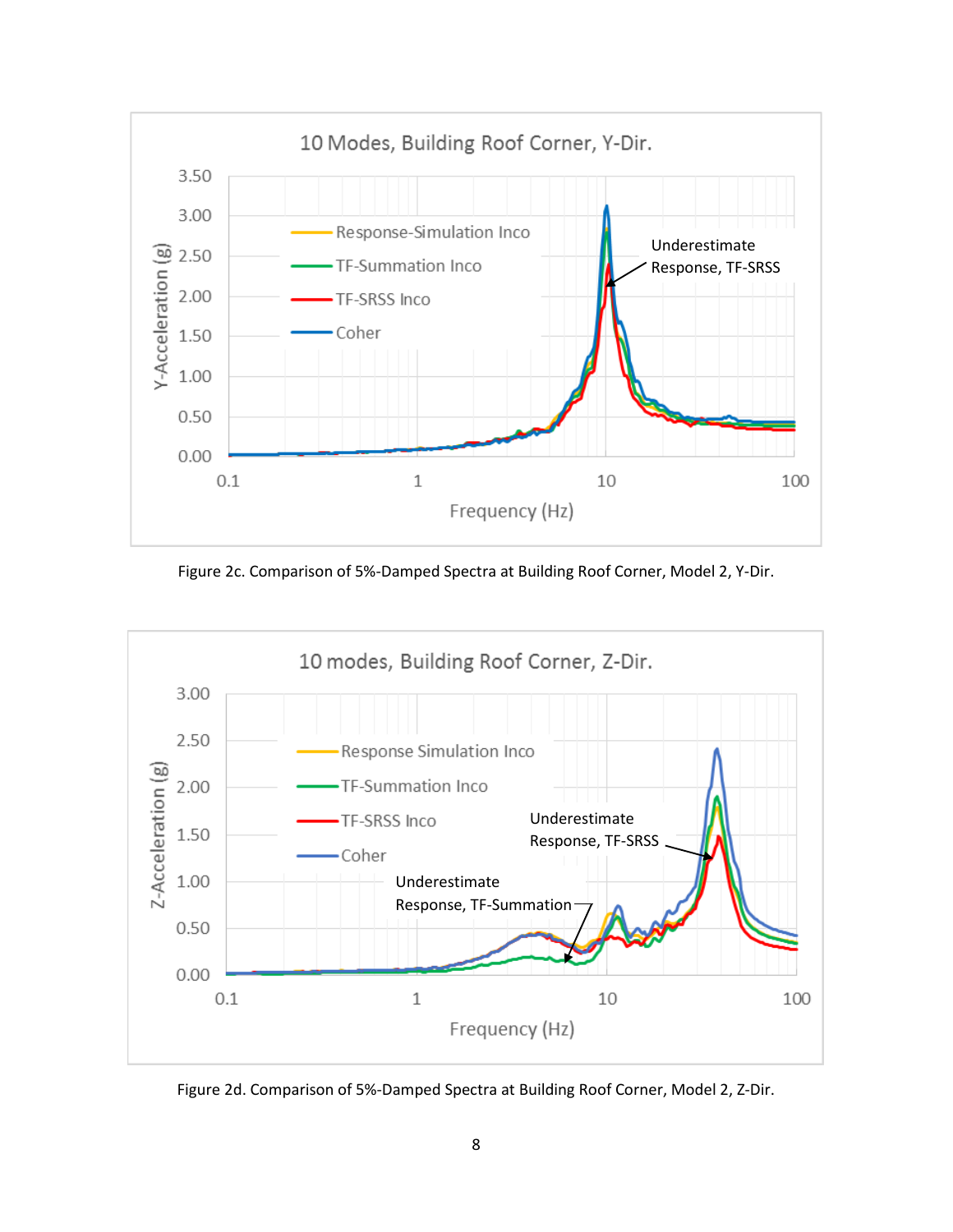

Figure 3a. Nuclear Plant Finite Element Model 3



Figure 3b. Comparison of 5%-Damped Spectra at Floor Roof SW Corner, Model 3, X-Dir.